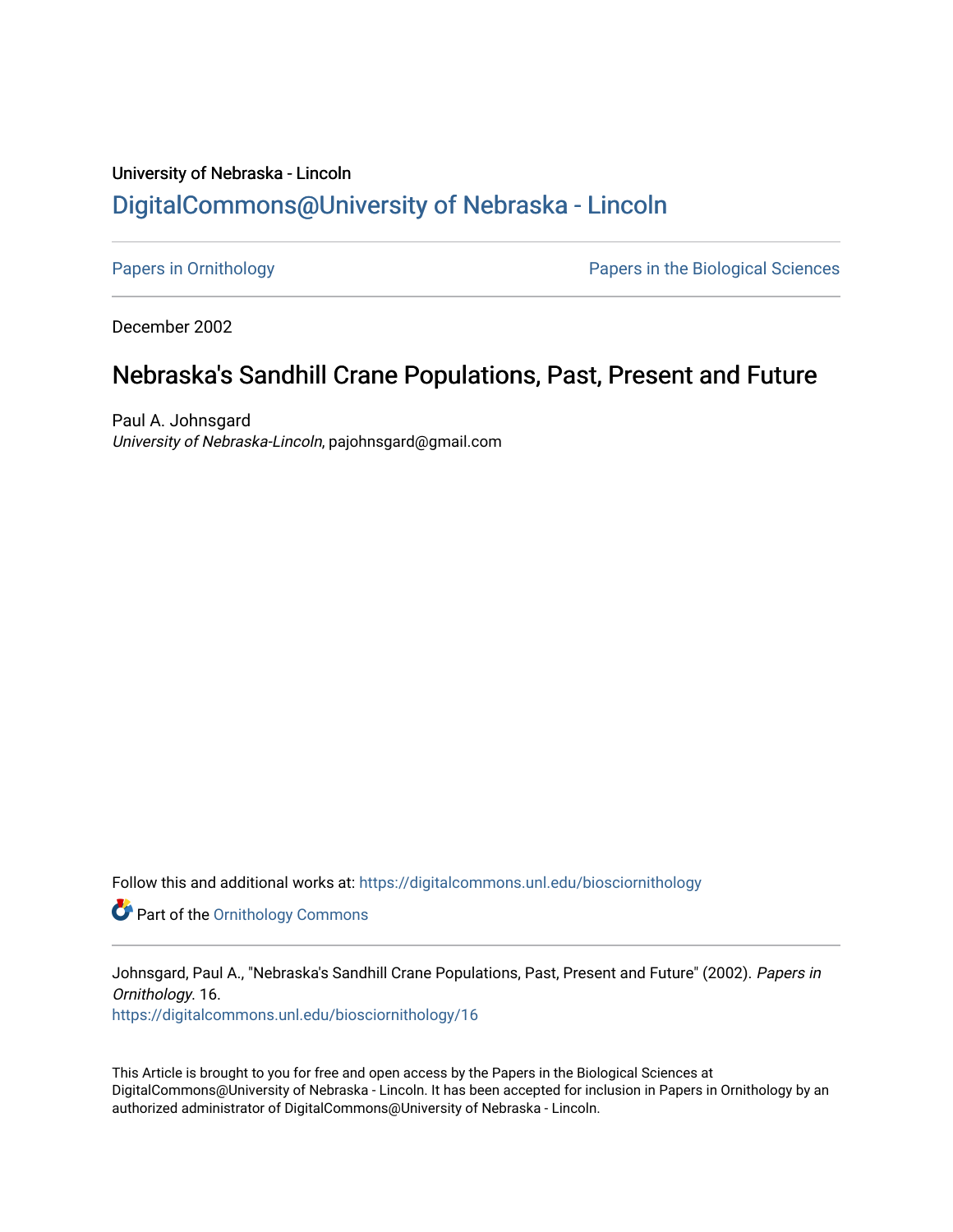## Nebraska's Sandhill CranePopulations, Past, Present and Future\*

Paul A. Johnsgard University of Nebraska-Lincoln

Although the spring concentrations of Sandhill Cranes in Nebraska's Platte Valley are now an avian phenomenon known nationwide, <sup>a</sup> general appreciation and inventory of this unique concentration of birds has only been attempted in the last few decades. I am often asked how long this largest of all crane concentrations has been occurring in the Platte Valley, and why it has developed only there. Here I will try to summarize the little-known history of this marvelous assemblage, but not dwell on the ecological reasons for it. The latter are now generally well understood to revolve around abundant spring food supplies (now almost entirely corn) and safe nocturnal roosting sites (the sandy bars and islands of the uniquely wide and shallow Platte River).

Perhaps the earliest known account of Sandhill Cranes on the Platte River was that of an early Plains explorer, John

Hunter, who reported seeing Sandhill Cranes on the central Platte in the spring of 1834. Hundreds of thousands of human migrants moved west along the Oregon and Mormon trails during the middle 1800s. However, they typically timed their arrival in the Platte Valley for late spring, when the river could be safely crossed at Fort Kearney or points farther upstream, and when <sup>a</sup> mid-summer ascent to the Rocky Mountain passes would be most feasible. By late spring the cranes would have already departed the Platte Valley, and so it is not surprising that no mention of cranes appears in emigrant diaries and journals.

Few references to the crane migration occurred in Platte Valley newspapers prior to 1950. In 1934, however, the Hastings Daily Tribune reported in its April 18th edition that "Probably this strip of the Platte [between Keamey and Odessa] is crossed twice <sup>a</sup> year by more Sandhill Cranes than any other strip of similar length in the same latitude anywhere from coast to coast." That same year, the birds arrived in the Kearney vicinity on March 16 (Nebraska Bird Review 2:79, 1934).

Levi Mohler worked for the Nebraska Game and Fish Commission (as it was then known) from 1941 to 1954, and extracts from his diaries of that time include several interesting crane observations. On March 25, 1946 he saw (in correspondence) some 2,000 cranes during <sup>a</sup> drive from Lincoln to North Platte; and on March 27, he saw 500 to 600 near Lewellen. On March 31, 1947 he counted about 6,000 cranes southwest of Odessa, and on April 17, he saw flocks foraging southwest of Elm Creek. He also observed <sup>a</sup> roosting flock of cranes on March 18, 1953, near Overton. These dates center on late March, but extend to April 17, <sup>a</sup> very late date for crane flocks

<sup>\*</sup> Published in The Nebraska Bird Review 70:4 (December 2002),

pp. 175-178. Used by permission of The Nebraska

Ornithologists' Union, http://rip.physics.unk.edu/NOU/ .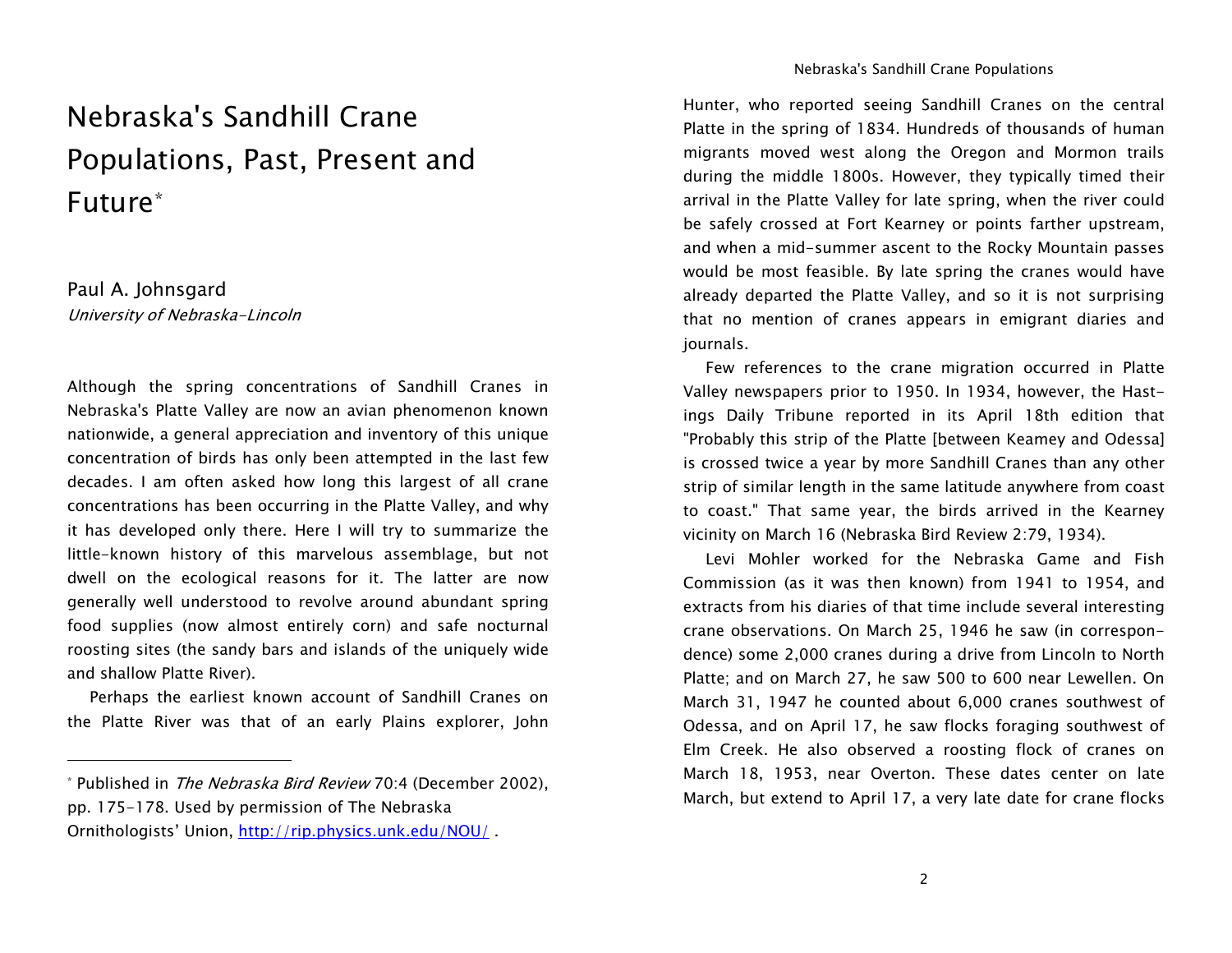as compared with their seasonal occurrence pattern in recent years.

In the spring of 1945, W. J. Breckenridge visited the Platte Valley in late March to collect Sandhill Cranes for an exhibit in the University of Minnesota's natural history museum. He reported an estimated 20,000 birds roosting on the river near Lexington. During the few days he was in the Platte Valley, he saw an estimated 30,000 to 40,000 cranes roosting near the confluence of the North and South Platte Rivers (Breckenridge, 1945; Walkinshaw, 1949).

Similarly, in 1954 Lawrence Walkinshaw estimated that 35,000 cranes were present in the North Platte vicinity during late March of 1954 (Heineman, 1954).

It is of interest that all these larger pre-1950s assemblages of cranes were seen in the river stretch extending from North Platte to Kearney, rather than occurring between Kearney and Grand Island, where the largest numbers now are concentrated. The river upstream of Kearney is now largely unsuitable for Sandhill Crane use, owing to heavy vegetational growth and river channel depletion. After arriving in Nebraska in the early 1960s, I regularly drove to Elm Creek before leaving the highway to look for massive spring crane flocks, not expecting to find very large numbers close to Grand Island. Later, from the 1970s onward, I have driven only as far as the Doniphan-Alda region. By then the restored Mormon Island roosting areas had attracted increasing numbers of cranes.

It was not until the Sandhill Crane was first considered suitable for legal hunting during the late 1950s that the U.S. Fish and Wildlife Service undertook <sup>a</sup> series of spring aerial surveys that were concentrated along the central Platte Valley. These surveys began in 1959, and from then until 1978, the peak

numbers recorded in the mid-continental region ranged from 80,000 to 225,000 birds, averaging nearly 160,000 (Johnsgard, 1983). Since then the annual maximum estimates have been progressively higher, probably owing in part to more sophisticated and more comprehensive surveys, and also presumably to an actual increase in crane populations. Thus, in 1974 the estimate from all mid-continent areas was 177,100 cranes, and since then there has been <sup>a</sup> gradual but substantial increase in these estimates.

Estimates reached about 450,000 Lesser Sandhills by the late 1990s (Rhymer et al., 2001). The estimated annual hunting-related mortality in this population has also gradually increased in the same general period, from as low as about 13,000 in 1976, to nearly 30,000 in 1994. The average longterm estimated hunting-related mortality for the mid-continent population for the two decades 1975 to 1994 was 21,250 birds annually, as calculated from data presented by Sharp (1995). This figure represents 6.6 percent of the estimated mean total mid-continent spring population of 322,700 birds for that same 20-year period, and obviously excludes all nonhunting mortality factors, such as disease, predation, accidents, etc.

During the approximate two decades from 1974 to 1995, the mean population indices for the mid-continent Sandhill Crane population as reported by Sharp have increased 250 percent, representing an average net positive rate of population increase approaching ten percent annually, in spite of the just-mentioned nearly seven percent annual mortality attributable to hunting atone. This implicit gross annual recruitment rate of more than 15 percent is appreciably higher than all documented migratory Sandhill Crane recruitment rates, which